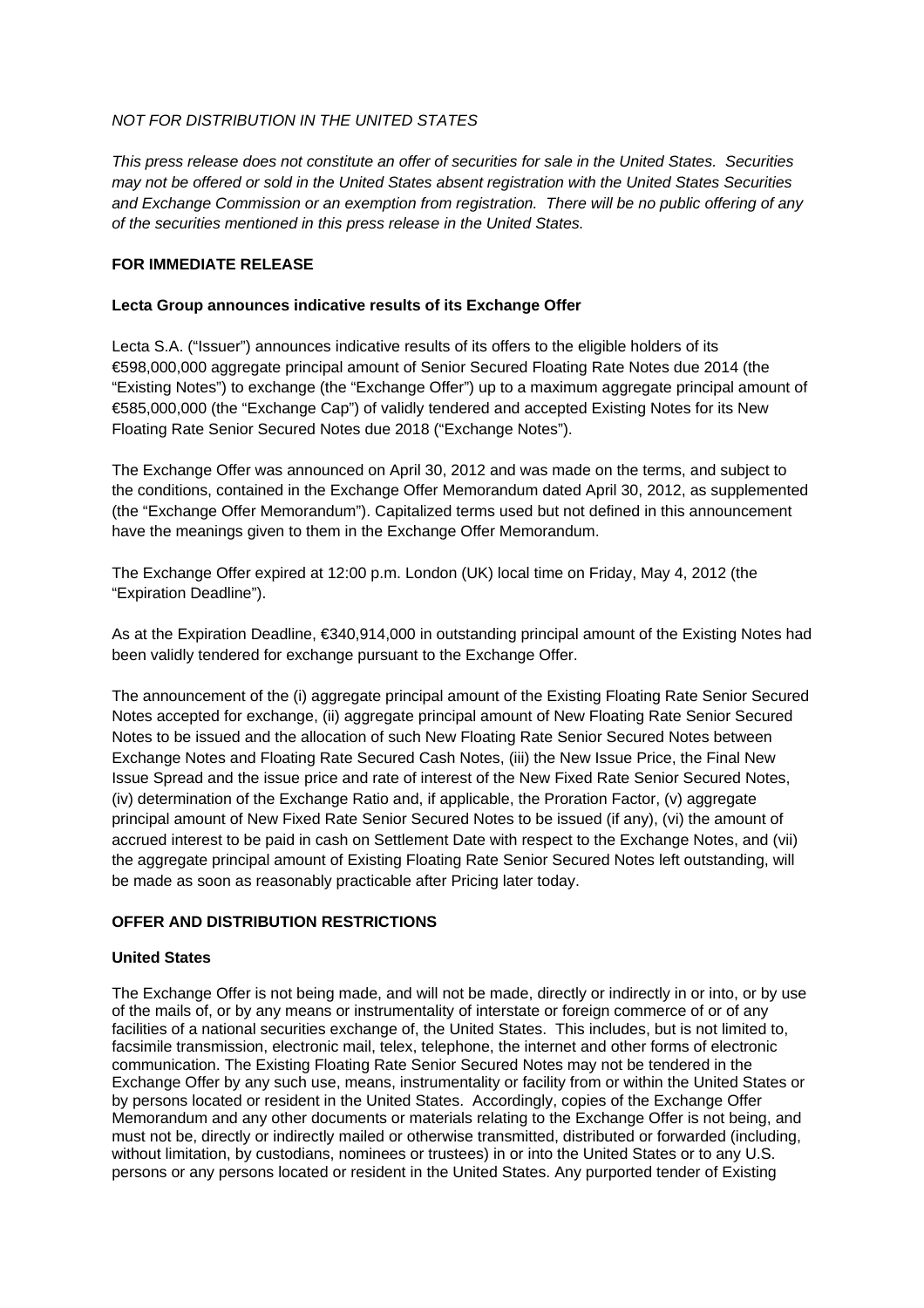Floating Rate Senior Secured Notes in an Offer resulting directly or indirectly from a violation of these restrictions will be invalid and any purported tender of Existing Floating Rate Senior Secured Notes made by a person located in the United States or any agent, fiduciary or other intermediary acting on a non-discretionary basis for a principal giving instructions from within the United States will be invalid and will not be accepted.

Each holder of Existing Floating Rate Senior Secured Notes participating in an Offer will represent that it is not a U.S. person, it is not located in the United States and it is not participating in such Offer from the United States or it is acting on a nondiscretionary basis for a principal that is not a U.S. person, that is located outside the United States and that is not giving an order to participate in such Offer from the United States. For the purposes of this and the above paragraph, United States means United States of America, its territories and possessions (including Puerto Rico, the U.S. Virgin Islands, Guam, American Samoa, Wake Island and the Northern Mariana Islands), any state of the United States of America and the District of Columbia.

### **European Economic Area**

In relation to each Member State of the European Economic Area which has implemented the Prospectus Directive (each, a "Relevant Member State"), each Dealer Manager has represented and agreed that with effect from and including the date on which the Prospectus Directive is implemented in that Relevant Member State (the "Relevant Implementation Date") it has not made and will not make an offer of New Floating Rate Senior Secured Notes which are the subject of the offering contemplated by the Exchange Offer Memorandum to the public in that Relevant Member State other than:

- a) to any legal entity which is a qualified investor as defined in the Prospectus Directive;
- b) to fewer than 100 or, if the Relevant Member State has implemented the relevant provision of the 2010 PD Amending Directive, 150, natural or legal persons (other than qualified investors as defined in the Prospectus Directive), as permitted under the Prospectus Directive; or
- c) in any other circumstances falling within Article 3(2) of the Prospectus Directive,
- d) provided that no such offer of New Floating Rate Senior Secured Notes shall require the Issuer or any Dealer Manager to publish a prospectus pursuant to Article 3 of the Prospectus Directive or supplement a prospectus pursuant to Article 16 of the Prospectus Directive.

For the purposes of this provision, the expression an "offer of Notes to the public" in relation to any New Floating Rate Senior Secured Notes in any Relevant Member State means the communication in any form and by any means of sufficient information on the terms of the offer and the New Floating Rate Senior Secured Notes to be offered so as to enable an investor to decide to purchase or subscribe the New Floating Rate Senior Secured Notes, as the same may be varied in that Member State by any measure implementing the Prospectus Directive in that Member State. The expression "Prospectus Directive" means Directive 2003/71/EC (and amendments thereto, including the 2010 PD Amending Directive, to the extent implemented in the Relevant Member State), and includes any relevant implementing measure in the Relevant Member State and the expression "2010 PD Amending Directive" means Directive 2010/73/EU.

## **United Kingdom**

Each of the Dealer Managers has represented and agreed that:

- a) it has only communicated or caused to be communicated and will only communicate or cause to be communicated an invitation or inducement to engage an investment activity (within the meaning of Section 21 of the FSMA) received by it in connection with the issue or sale of the New Floating Rate Senior Secured Notes in circumstances in which Section 21(1) of the FSMA does not apply to the Issuer;
- b) it has complied and will comply with all applicable provisions of the FSMA with respect to anything done by it in relation to the New Floating Rate Senior Secured Notes in, from or otherwise involving the United Kingdom.

Republic of Italy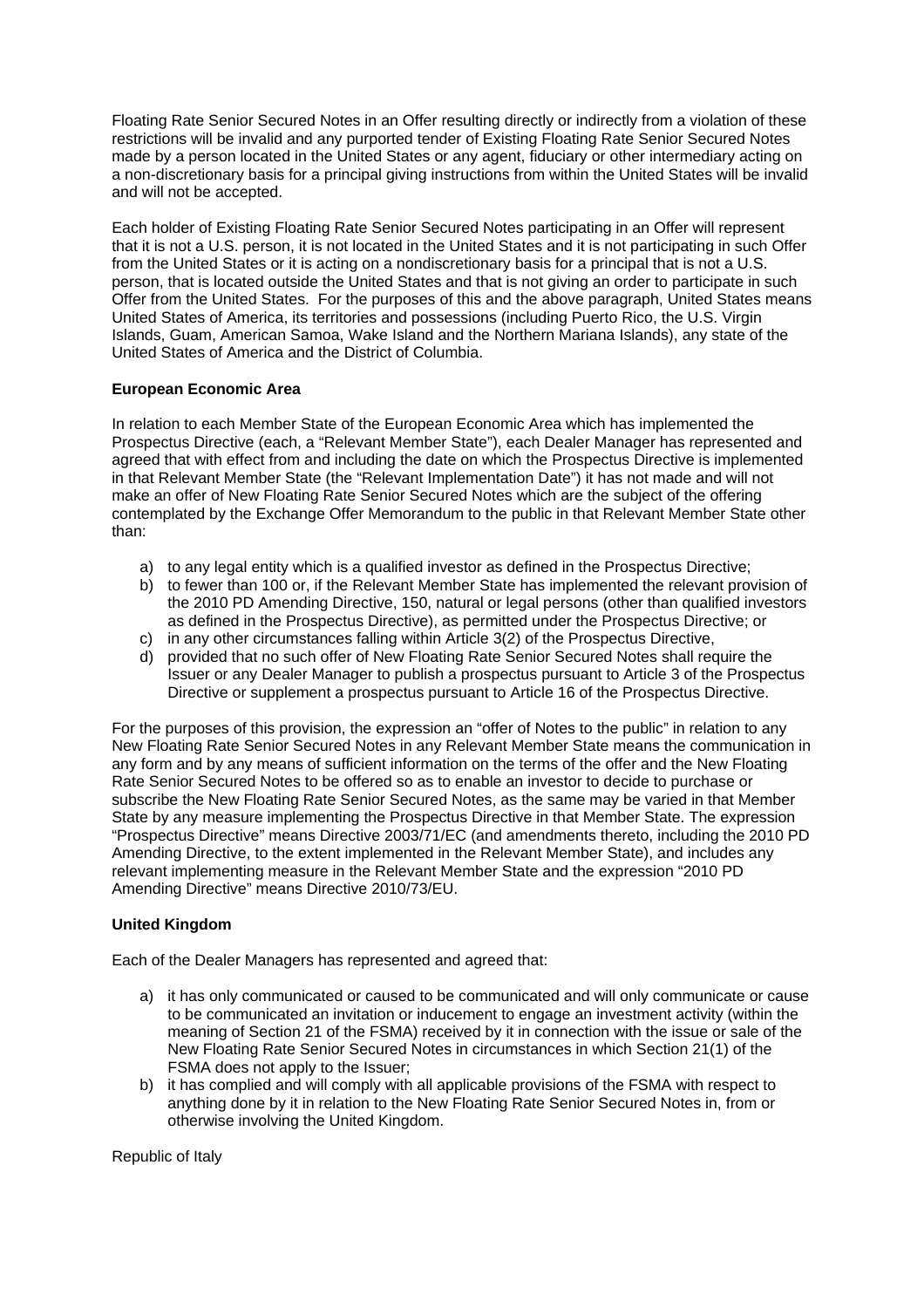None of the Exchange Offer, the Exchange Offer Memorandum or any other documents or materials relating to the Exchange Offer have been or will be submitted to the clearance procedures of the *Commissione Nazionale per le Società e la Borsa* ("CONSOB") pursuant to Italian laws and regulations.

The Exchange Offer is being carried out in the Republic of Italy as an exempted offer pursuant to article 101-bis, paragraph 3-bis of the Legislative Decree No. 58 of 24 February 1998, as amended (the "Financial Services Act") and article 35-bis, paragraph 4, letter b) of CONSOB Regulation No. 11971 of 14 May 1999, as amended.

Any Holder located in the Republic of Italy can participate in the Exchange Offer only if the Notes tendered by it have a nominal amount or an aggregate nominal amount, equal to or greater than €50,000 (an "Eligible Italian Investor"). Accordingly, Holders located in the Republic of Italy that do not qualify as Eligible Italian Investors may not participate in the Exchange Offer and neither the Exchange Offer Memorandum nor any other documents or materials relating to the Exchange Offer may be distributed or otherwise made available to them as part of the Exchange Offer. Eligible Italian Investors may exchange their Existing Floating Rate Senior Secured Notes in the Exchange Offer through authorized persons (such as investment firms, banks or financial intermediaries permitted to conduct such activities in the Republic of Italy in accordance with the Financial Services Act, CONSOB Regulation No. 16190 of 29 October 2007, as amended from time to time, and Legislative Decree No. 385 of 1 September 1993, as amended) and in compliance with applicable laws and regulations or with requirements imposed by CONSOB or any other Italian authority.

Each intermediary must comply with the applicable laws and regulations concerning information duties vis-à-vis its clients in connection with the Existing Floating Rate Senior Secured Notes or the Exchange Offer Memorandum.

### **Belgium**

Neither the Exchange Offer Memorandum nor any other documents or materials relating to the Exchange Offer have been submitted to or will be submitted for approval or recognition to the Belgian Banking, Finance and Insurance Commission (*Commission bancaire, financière et des assurances/Commissie voor het Bank-, Financie- en Assurantiewezen*) and, accordingly, the Exchange Offer may not be made in Belgium by way of a public offering, as defined in Article 3 of the Belgian Law of 1 April 2007 on public takeover bids or as defined in Article 3 of the Belgian Law of 16 June 2006 on the public offer of placement instruments and the admission to trading of placement instruments on regulated markets, each as amended or replaced from time to time. Accordingly, the Exchange Offer may not be advertised and the Exchange Offer will not be extended, and neither the Exchange Offer Memorandum nor any other documents or materials relating to the Exchange Offer (including any memorandum, information circular, brochure or any similar documents) has been or shall be distributed or made available, directly or indirectly, to any person in Belgium other than "qualified investors" in the sense of Article 10 of the Belgian Law of 16 June 2006 on the public offer of placement instruments and the admission to trading of placement instruments on regulated markets (as amended from time to time), acting on their own account. Insofar as Belgium is concerned, the Exchange Offer Memorandum has been issued only for the personal use of the above qualified investors and exclusively for the purpose of the Exchange Offer. Accordingly, the information contained in the Exchange Offer Memorandum may not be used for any other purpose or disclosed to any other person in Belgium.

## **Grand Duchy of Luxembourg**

The terms and conditions relating to the Exchange Offer Memorandum have not been approved by and will not be submitted for approval to the Luxembourg Financial Services Authority (*Commission de Surveillance du Secteur Financier*) for purposes of public offering in the Grand Duchy of Luxembourg ("Luxembourg"). Accordingly, the Exchange Offer may not be made to the public in Luxembourg, directly or indirectly, and neither the Exchange Offer Memorandum nor any other prospectus, form of application, advertisement or other material may be distributed, or otherwise made available in or from, or published in, Luxembourg except in circumstances which do not